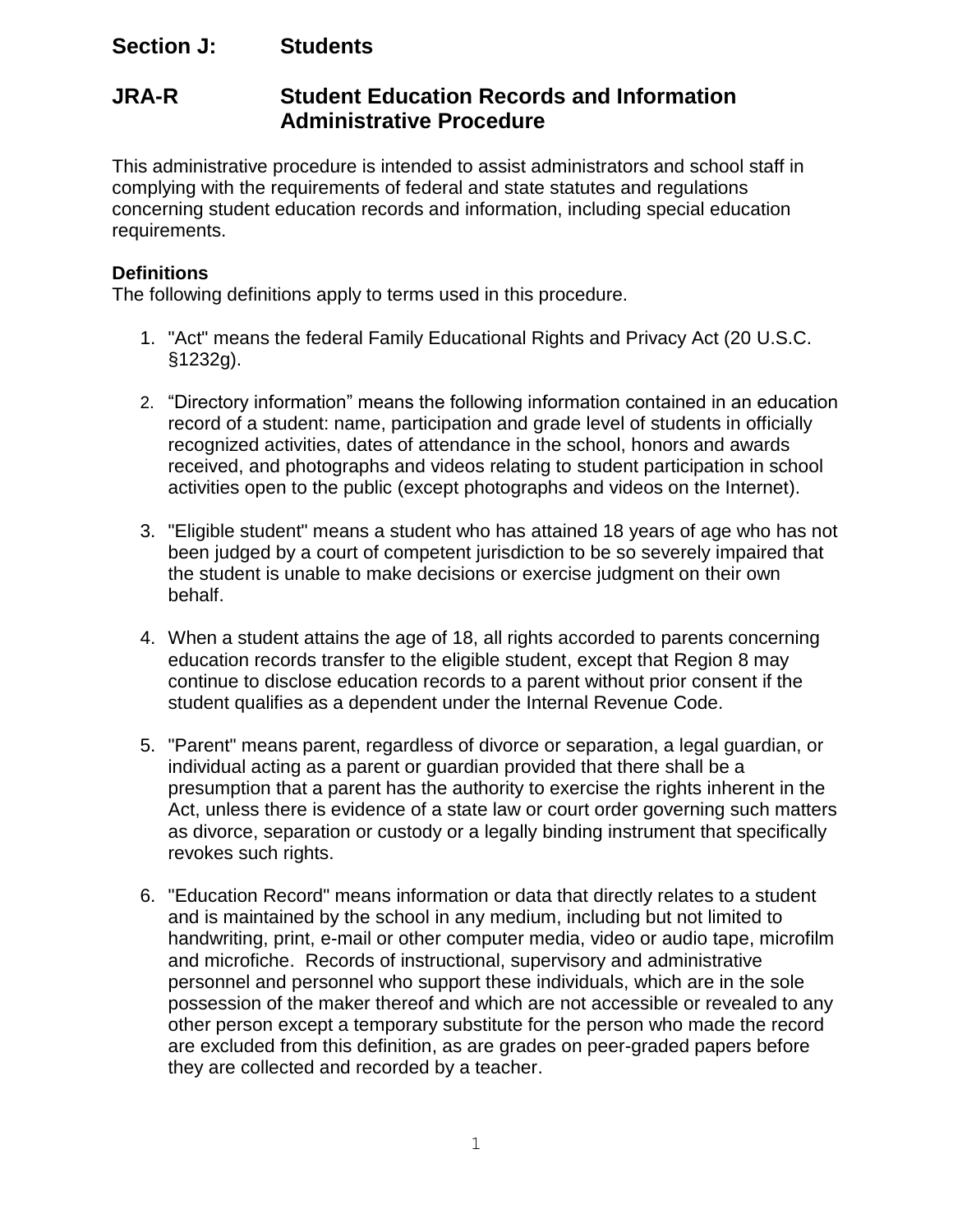7. "Student" includes any individual with respect to whom Region 8 maintains education records.

# **Annual Notification of Rights**

Parents and eligible students shall be provided with notice of their rights under FERPA and other applicable federal and state laws and regulations concerning education records at the beginning of each school year or upon enrollment if a student enrolls after the start of the school year. Region 8 may provide notice through any of the following means:

- 1. Mailing to student homes;
- 2. Distribution to students to take home;
- 3. Publication in student handbooks;
- 4. Publication in newsletters or other materials distributed to each parent/eligible student.

# **Access to Policy and Administrative Procedures**

Region 8's policy on Student Education Records and Information shall be posted. In addition, school administrators shall provide copies of this administrative procedure to parents/eligible students upon request or when a request to inspect or amend records is made.

## **Inspection and Review of Education Records**

Parents/eligible students may review and inspect their educational records by the following procedure:

- 1. The parent/eligible student must make a written request to the Director to review the records.
- 2. The Director will comply with the request without unnecessary delay and in a reasonable period of time, but in no case more than 45 days after it received the request, and will comply before any IEP Team meeting regarding an Individualized Education Program or any due process hearing relating to the identification, evaluation, or placement of the student.
- 3. The Director may deny a request for access to or copies of the student's education records if there is reasonable doubt as to the legality of the parentchild relationship. Access will be withheld until a determination of legal right to access can be established.

Parents/eligible students may also request to review the following:

- 1. Region 8's list of types and locations of all records and titles of officials responsible for the records.
- 2. Region 8's record of disclosures of personally identifiable information (see Disclosure of Educational Records section).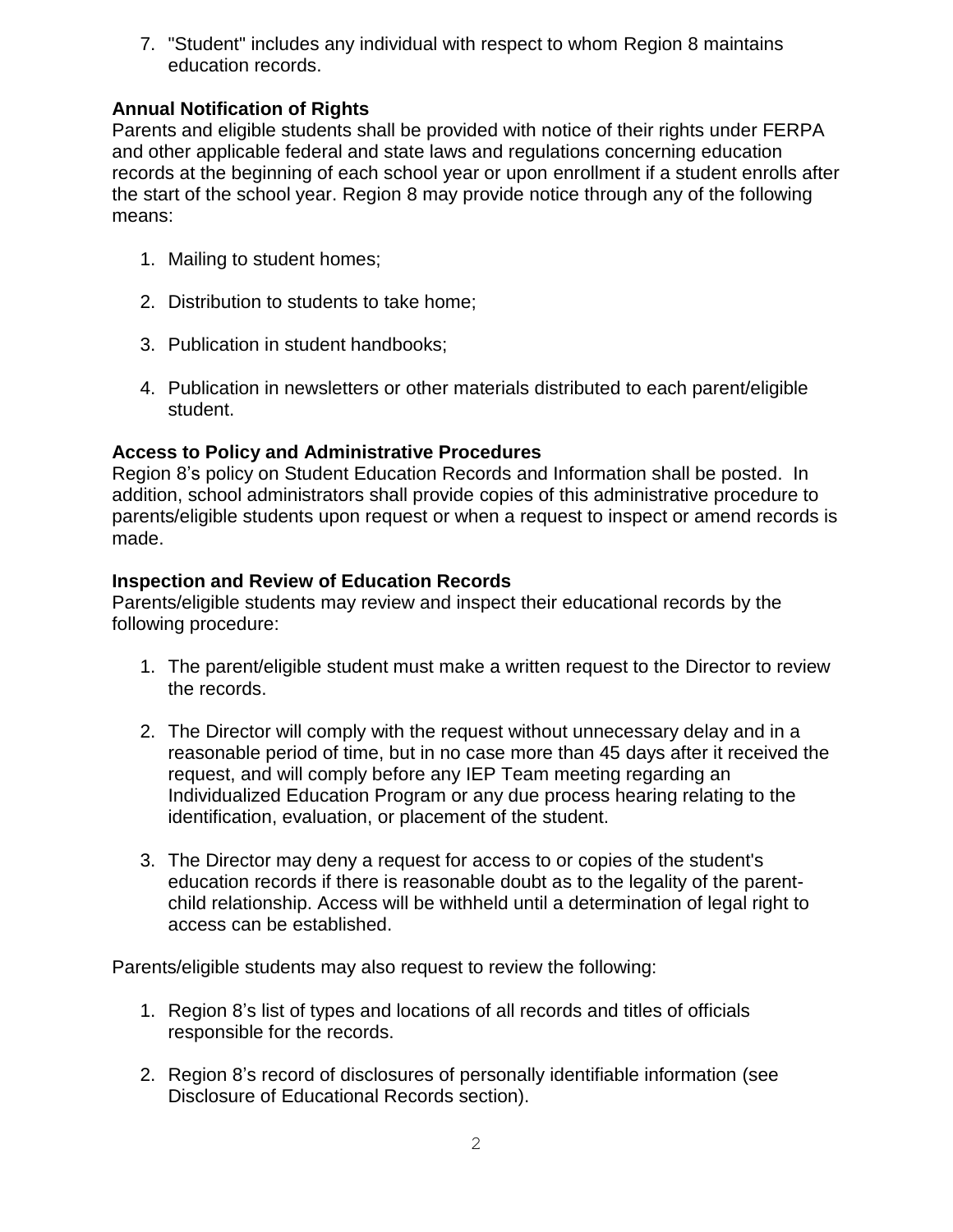#### **Requests to Amend Education Records**

Parents/eligible students may ask Region 8 to amend education records they believe are inaccurate, misleading or in violation of the student's privacy rights as follows:

- 1. The parent/eligible student must make a written request to the Director to amend the education record. The request must clearly identify the part of the record they want changed, and specify why it is inaccurate or misleading.
- 2. The Director shall, within a reasonable period of time after receipt of the request, either amend the record in accordance with the request or inform the parent/eligible student of Region 8's refusal to amend the record and inform the parent/eligible student of their right to request a hearing.
- 3. If the parent/eligible student requests a hearing, it shall be held within a reasonable period of time from Region 8's receipt of the written request. The parent/eligible student shall be given advance notice of the date, place, and time of the hearing. The Director shall designate an individual to conduct the hearing. This individual may be an employee of Region 8 so long as they do not have a direct interest in the outcome of the hearing. The parent/eligible student shall be afforded a full and fair opportunity to present evidence relevant to the issues raised and may be assisted or represented by individuals of their choice at their own expense, including an attorney.
- 4. Region 8 shall make its decision in writing within a reasonable period of time. The decision of the school shall include a summary of the evidence and the reasons for the decision.
- 5. If, as a result of the hearing, Region 8 decides that the information is inaccurate, misleading or otherwise in violation of the privacy rights of the student, it shall amend the education records of the student accordingly and so inform the parent/eligible student in writing.
- 6. If, as a result of the hearing, Region 8 decides that the information is not inaccurate, misleading or otherwise in violation of the privacy rights of the student, it shall inform the parent/eligible student of their right to include a statement in the student's education record about the contested information and/or setting forth any reasons for disagreeing with the decision of Region 8.
- 7. Any statement placed in the student's education record under the preceding paragraph shall be maintained as long as the record or contested portion is maintained by Region 8. If the education record of the student or the contested portion is disclosed by Region 8 to any party, the explanation shall also be disclosed.

## **Disclosure of Education Records**

All disclosures of education records will be made in compliance with federal and state statutes and regulations. Region 8 will maintain a record of disclosures of personally identifiable information from the education records of a student without the prior consent of the parent/eligible student unless such disclosure is otherwise allowed by federal and/or state statutes or regulations. The written consent shall include a specification of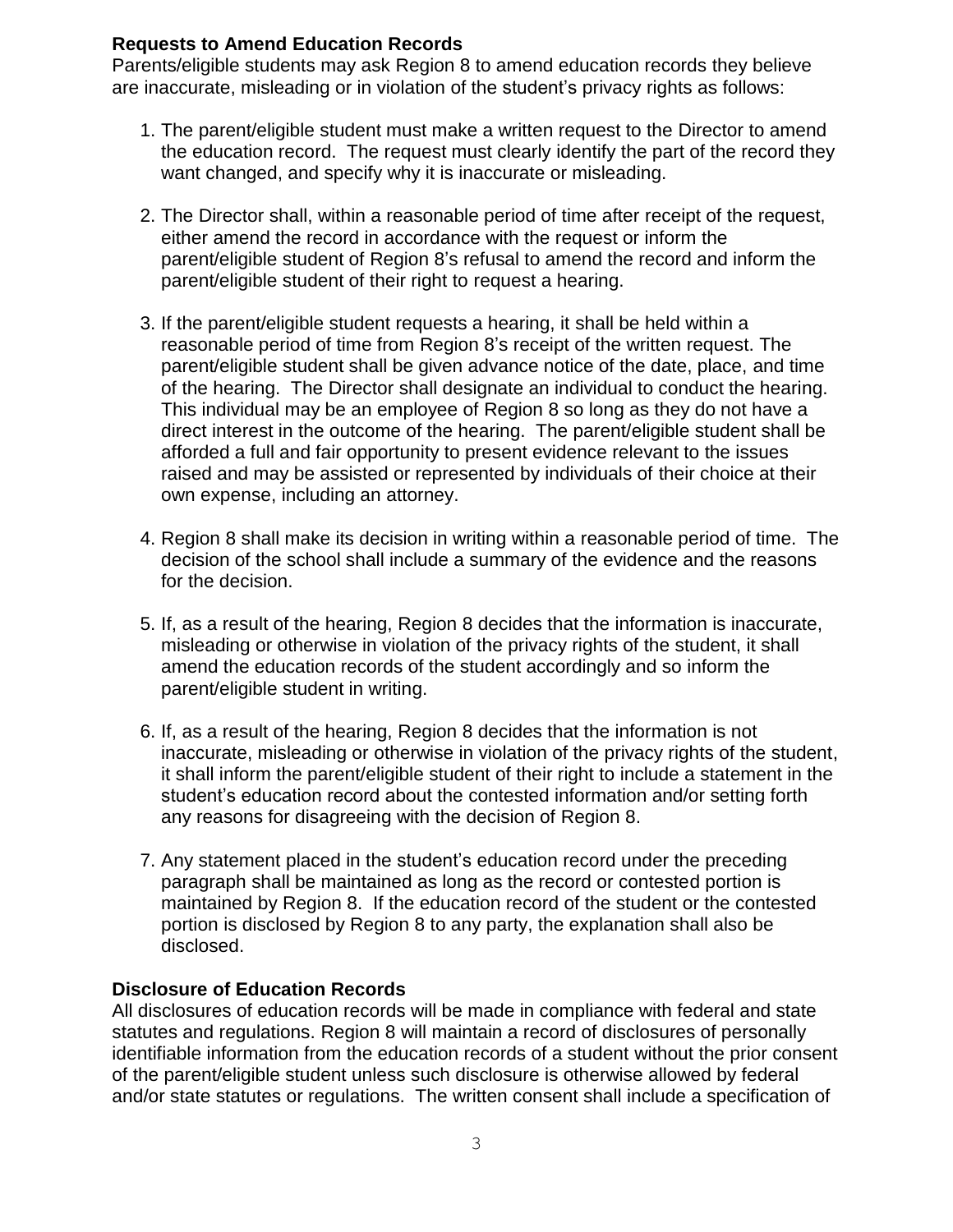the records which may be disclosed, the purpose(s) of the disclosure(s), and the identity of the party or parties to whom the disclosure(s) may be made.

There are several exceptions to the requirement to obtain prior written consent before disclosing education records as follows:

**1. Directory Information.** Region 8 may make directory information (as described in the Definitions section) public at its discretion unless a parent/eligible student has notified the Director in writing by September 15<sup>th</sup> or within thirty (30) days of enrollment, whichever is later.

Region 8 may disclose directory information about former students without the consent of the parent/eligible student.

- **2. Military Recruiters/Institutions of Higher Education.** Military recruiters and institutions of higher education are entitled to receive the names, addresses and telephone numbers of secondary students and Region 8 must comply with any such request, provided that parents have been notified of their right to request that this information not be released without their prior written consent. Parents/eligible students who do not want Region 8 to disclose this information must notify the Director in writing by September 15<sup>th</sup> or within thirty (30) days of enrollment, whichever is later.
- **3. School Officials with Legitimate Educational Interests.** Education records may be disclosed to school officials with a "legitimate educational interest." A school official has a legitimate educational interest if they need to review an education record in order to fulfill their professional responsibility. School officials include persons employed by Region 8 as an administrator, supervisor, instructor, or support staff member (including health or medical staff and the school's designated law enforcement personnel, if any); members of the School Board; persons or companies with whom Region 8 has contracted to provide specific services (such as attorneys, auditors, medical consultants, evaluators or therapists); and volunteers who are under the direct control of Region 8 with regard to education records.
- **4. Other School Units.** Under Maine law (20-A M.R.S. § 6001-B), Region 8 is required to send a student's education records to a school unit to which a student applies for transfer, including disciplinary records, attendance records, special education records and health records. Consent is not required for the transfer of these records, except for confidential health records.

At the request of the Administrator of the school where a student seeks admission, the student's current or former school administrators shall provide, in a timely fashion, an oral or written report to the Administrator indicating whether the student has been expelled or suspended or is the subject of an expulsion or suspension proceeding.

#### **5. Health or Safety Emergencies**

In accordance with federal regulations, Region 8 may disclose education records in a health or safety emergency to any person whose knowledge of the information is necessary to protect the health or safety of the student or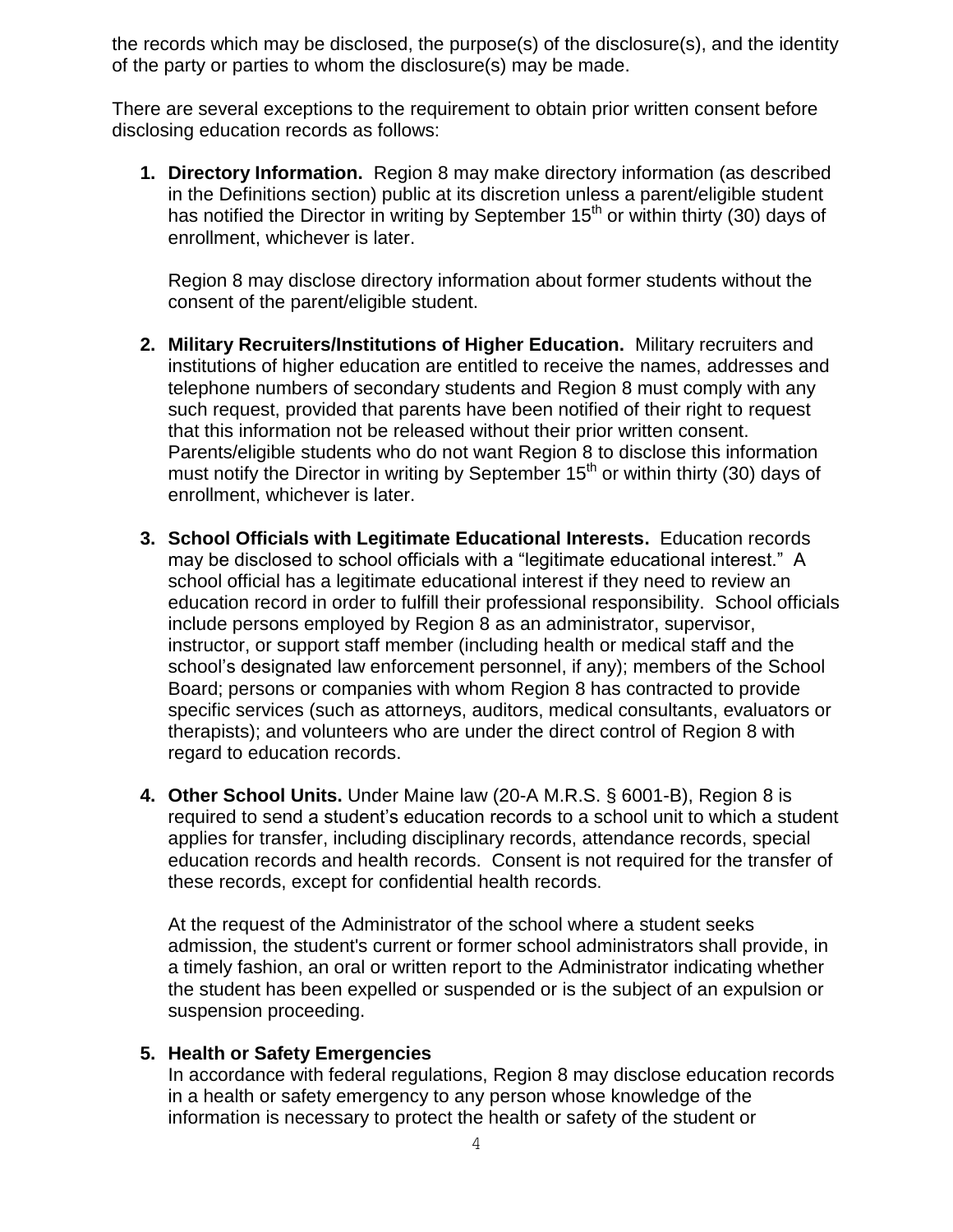individuals without prior consent.

- **6. Other Entities/Individuals.** Education records may be disclosed to other governmental entities and individuals as specifically permitted by FERPA and the accompanying regulations.
- **7. Information on the Internet.** Under Maine law (20-A M.R.S. § 6001), Region 8 shall not publish on the Internet any information that identifies a student, including but not limited to the student's full name, photograph, personal biography, e-mail address, home address, date of birth, social security number and parents' names, without written parental consent.

# **Request/Disclosure Record**

- **1.** Region 8 will maintain a record of requests and disclosures of personally identifiable information from the education records of a student.
- **2.** Such records do not include disclosures to the parents/eligible student; disclosures made pursuant to written consent of the parents/eligible student; disclosures to school officials; disclosures of directory information; records released pursuant to a subpoena that specifies that the request/disclosure remain confidential; or disclosures to the person who provided or created the record.
- **3.** The record will include the party requesting the information and the "legitimate interest" the party has in the information. In the case of state and local educational authorities, and federal officials and agencies identified in the FERPA regulations, the record must specify that the records may be subject to further disclosure by these authorities, officials and agencies without consent.
- **4.** When disclosures are made under the exception for health or safety emergencies, the record must include the "articulable and significant threat to the health or safety of a student or other individuals that formed the basis of the disclosure" and the parties to whom the information was disclosed.

## **Waiver of Confidentiality Rights**

A parent/eligible student may waive any of their rights regarding confidentiality of educational records, but any such waiver must be in writing and signed by the parent/eligible student. The school may not require that a parent/eligible student waive their rights. Any waiver may be revoked, but such revocation shall not apply to any actions taken by Region 8 prior to the revocation being received. If a parent executes a waiver, that waiver may be revoked by the student any time after they become an eligible student.

# **Fees for Copying Records**

There shall be no charge to search for or retrieve education records of a student. Region 8 shall provide copies of education records to parents/eligible students upon request. The cost of producing copies of the record to parents/eligible student will be ten cents (\$0.10) per page copied, plus postage.Parents/eligible students who are unable to pay such fees will not be denied access to education records. This fee,